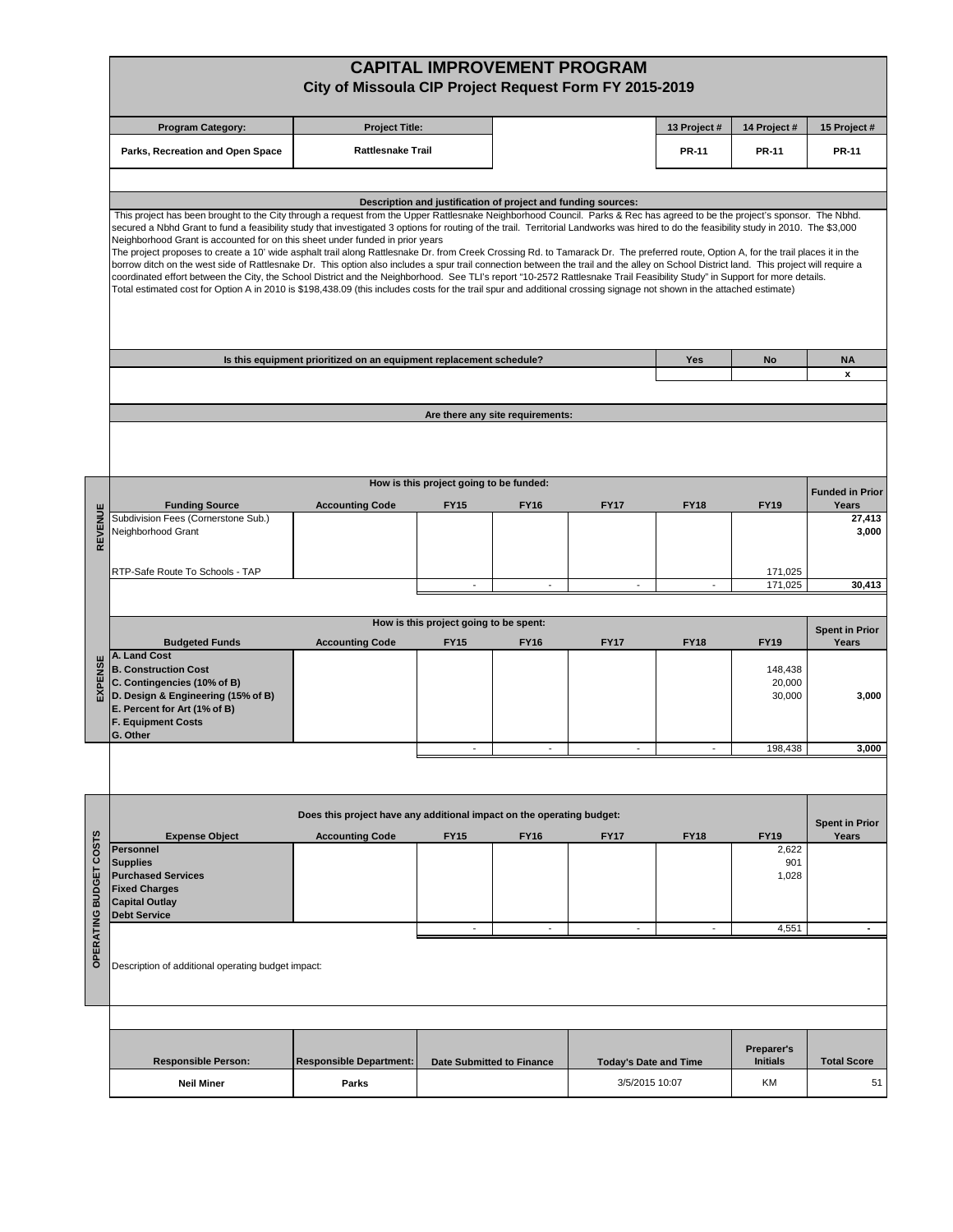|                                                                                                           |                          |                       |           | (See C.I.P. Instructions For Explanation of Criteria)                                                                                                                                                   |                |                              |
|-----------------------------------------------------------------------------------------------------------|--------------------------|-----------------------|-----------|---------------------------------------------------------------------------------------------------------------------------------------------------------------------------------------------------------|----------------|------------------------------|
| <b>Program Category:</b><br>Parks, Recreation                                                             | <b>Project Title:</b>    |                       |           |                                                                                                                                                                                                         |                | 10 Project #                 |
| and Open Space                                                                                            | <b>Rattlesnake Trail</b> |                       |           |                                                                                                                                                                                                         |                | <b>PR-11</b>                 |
| <b>Qualitative Analysis</b>                                                                               |                          | <b>Yes</b>            | <b>No</b> | <b>Comments</b>                                                                                                                                                                                         |                |                              |
| 1. Is the project necessary to meet federal,<br>state, or local legal requirements? This cri-             |                          |                       |           |                                                                                                                                                                                                         |                |                              |
| terion includes projects mandated by Court                                                                |                          |                       |           |                                                                                                                                                                                                         |                |                              |
| Order to meet requirements of law or other                                                                |                          |                       | х         |                                                                                                                                                                                                         |                |                              |
| requirements. Of special concern is that the                                                              |                          |                       |           |                                                                                                                                                                                                         |                |                              |
| project be accessible to the handicapped.                                                                 |                          |                       |           |                                                                                                                                                                                                         |                |                              |
| 2. Is the project necessary to fulfill a con-                                                             |                          |                       |           |                                                                                                                                                                                                         |                |                              |
| tractual requirement? This criterion includes                                                             |                          |                       |           |                                                                                                                                                                                                         |                |                              |
| Federal or State grants which require local                                                               |                          |                       | x         |                                                                                                                                                                                                         |                |                              |
| participation. Indicate the Grant name and                                                                |                          |                       |           |                                                                                                                                                                                                         |                |                              |
| number in the comment column.                                                                             |                          |                       |           |                                                                                                                                                                                                         |                |                              |
| 3. Is this project urgently required? Will de-                                                            |                          |                       |           |                                                                                                                                                                                                         |                |                              |
| lay result in curtailment of an essential ser-<br>vice? This statement should be checked                  |                          |                       |           |                                                                                                                                                                                                         |                |                              |
| 'Yes" only if an emergency is clearly indi-                                                               |                          |                       | X         |                                                                                                                                                                                                         |                |                              |
| cated; otherwise, answer "No". If "Yes",                                                                  |                          |                       |           |                                                                                                                                                                                                         |                |                              |
| be sure to give full justification.                                                                       |                          |                       |           |                                                                                                                                                                                                         |                |                              |
| 4. Does the project provide for and/or im-                                                                |                          |                       |           |                                                                                                                                                                                                         |                |                              |
| prove public health and/or public safety?                                                                 |                          |                       |           |                                                                                                                                                                                                         |                |                              |
| This criterion should be answered "No" un-                                                                |                          |                       |           |                                                                                                                                                                                                         |                |                              |
| less public health and/or safety can be                                                                   |                          |                       |           |                                                                                                                                                                                                         |                |                              |
|                                                                                                           |                          |                       | x         |                                                                                                                                                                                                         |                |                              |
| shown to be an urgent or critical factor.                                                                 |                          |                       |           |                                                                                                                                                                                                         |                |                              |
|                                                                                                           |                          | Raw                   |           |                                                                                                                                                                                                         |                |                              |
| <b>Quantitative Analysis</b>                                                                              |                          | <b>Score</b><br>Range |           | <b>Comments</b>                                                                                                                                                                                         | Weight         | <b>Total</b><br><b>Score</b> |
|                                                                                                           |                          | $(0-3)$               |           |                                                                                                                                                                                                         |                |                              |
| 5. Does the project result in maximum                                                                     |                          |                       |           | Trails development costs a fraction of what typical road or highway construction costs on a per<br>traveler basis. Trails can carry 5 to 10 times the number of people that a typical driving lane can. |                |                              |
| benefit to the community from the                                                                         |                          | $\overline{2}$        |           | Other benefits to the community are indirect such as health befits associated with more physical                                                                                                        | 5              | 10                           |
| investment dollar?                                                                                        |                          |                       |           | activity in one's daily routine.                                                                                                                                                                        |                |                              |
|                                                                                                           |                          | $(0-3)$               |           |                                                                                                                                                                                                         |                |                              |
| 6. Does the project require speedy                                                                        |                          |                       |           | Yes. Each year more development occurs along many potential trail corridors in the City, making                                                                                                         | $\overline{4}$ |                              |
| implementation in order to assure its<br>maximum effectiveness?                                           |                          | $\overline{2}$        |           | establishment of a continuous trail system more problematic.                                                                                                                                            |                | 8                            |
|                                                                                                           |                          |                       |           |                                                                                                                                                                                                         |                |                              |
|                                                                                                           |                          | $(0-3)$               |           | Trips taken by biking and walking replace trips taken by car thus reducing traffic congestion and                                                                                                       |                |                              |
| 7. Does the project conserve energy,<br>cultural or natural resources, or reduce                          |                          | 3                     |           | pollution. Trail projects conserve energy by requiring less energy consumption in their construction<br>and by reducing the number of vehicles on the roads. Well connected bike/ped infrastructure     | 3              | 9                            |
| pollution?                                                                                                |                          |                       |           | encourages compact, mixed-use development which reduces urban sprawl that is destructive to the                                                                                                         |                |                              |
|                                                                                                           |                          | $(0-2)$               |           | natural resources surrounding our community.                                                                                                                                                            |                |                              |
| 8. Does the project improve or expand                                                                     |                          |                       |           | The project works in concert with plans to conserve open space. It encourages use of non-polluting                                                                                                      |                |                              |
| upon essential City services where such                                                                   |                          | 3                     |           | non-motorized transportation mitigating air quality problems. It is an integral part of the City's TDM                                                                                                  | $\overline{4}$ | 12                           |
| services are recognized and accepted as                                                                   |                          |                       |           | plan to reduce VMT 6%. The projects proposed here are designated as "commuter routes" as per<br>the Non-Motorized Transportation Plan. These routes are heavily supported by the public.                |                |                              |
|                                                                                                           |                          |                       |           |                                                                                                                                                                                                         |                |                              |
| being necessary and effective?                                                                            |                          | $(0-3)$               |           | The project contributes to strategic goal of liability by providing an inexpensive, convenient and safe                                                                                                 |                |                              |
|                                                                                                           |                          |                       |           | means of travel and healthy recreation linking neighborhoods with community resources. It is                                                                                                            |                |                              |
| 9. Does the project specifically relate to the<br>City's strategic planning priorities or other<br>plans? |                          | 3                     |           | supported by the goals in the Master Park Plan, the Missoula Active Transportation Plan, the Urban<br>Transportation Plan Update, the Urban Fringe Development Area Plan, and local Neighborhood        | $\overline{4}$ | 12                           |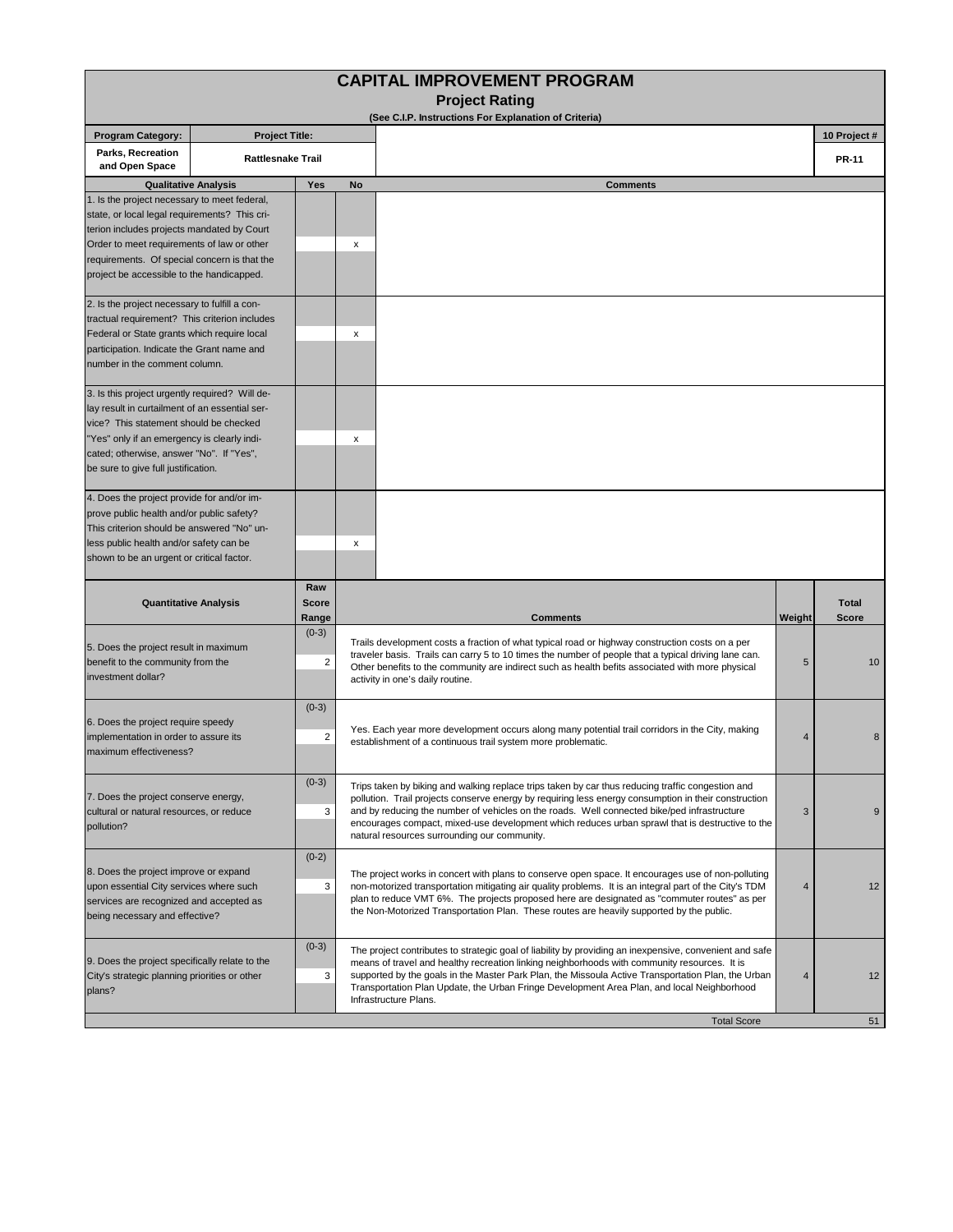# TERRITORIAL LANDWORKS, INC.

November 17, 2010

**Erin Scott** Neighborhood Liaison 435 Ryman Missoula, MT 59802

RF: 10-2572 Rattlesnake Trail Feasibility Study Project Deliverables

Dear Erin:

Thank you for allowing us to assist the Upper Rattlesnake Neighborhood Council in providing Engineering feasibilities of potential trail options for the upper Rattlesnake area. Enclosed with this letter are the project deliverables that include: Right-of-Way exhibit on a CD, exhibits of three (3) potential trail options, and three (3) Engineer's Preliminary Estimates for those options. The Right-of-Way CD provides visual evidence of available Right-of-Way identifying where a trail can fit and areas where additional Right-of-Way will be necessary to acquire. The trail exhibits detail what construction we believe will be necessary to accommodate pedestrian facilities within these areas. The Engineer's Preliminary Estimates detail the Construction Costs and Final Engineering/Construction Engineering Costs that would need to be required for the trail. The Engineering Costs are approximated at 30% of the Construction Costs as this is what we have typically seen with CTEP projects. A 15% contingency has also been included within the costs since the trail will most likely be designed and built in the future when costs are higher than they are presently. Below is a detailed description of the potential trail options.

### Option A - Tamarack to Creek Crossing

Total Estimated Cost =  $$186,638.09$ 

Total Estimated Cost Per Lineal Foot of Path = \$49.23/Lineal Foot of Path

Option A will begin at Tamarack and utilize a 10' wide asphalt trail that will follow along Rattlesnake Drive pinned to the edge of the borrow ditch until it reaches the access to the gas facility. Once the trail has reached that access it will transition into a 5' wide sidewalk with curb and gutter. On the gas facility side of the sidewalk, a dry stack retaining wall with a handrail will be constructed. This retaining wall and hand rail are needed since the slope from the road to the facility is too steep and would require a large amount of fill to construct an acceptable slope off of the sidewalk. The sidewalk will cross over Creek Crossing Rd. with the use of a cross walk. Truncated domes will be necessary on each side of the crossing to meet ADA requirements. Necessary signage is considered to be very minimal for this option and has been included within the Construction Estimate. During our field walk, Doug Harby informed us that the City is planning on completing the sidewalk on Rattlesnake Drive to Creek Crossing Rd. From this information, it was decided that Creek Crossing Rd. will be the end location of this option. This option is located entirely in available Right-of-Way.

#### Option B - Tamarack to Lower Lincoln Hills Total Estimated Cost = \$254,750.77

# Total Estimated Cost Per Lineal Foot of Path = \$47.47/Lineal Foot of Path

Option B will also begin at Tamarack and have a 10' wide asphalt trail that will run along the borrow ditch of Rattlesnake Drive, until Rattlesnake Drive makes a turn to the west. Rather than turning west and heading toward Creek Crossing Rd. as Option A does, the trail will cross Rattlesnake Drive using an enhanced crossing. An enhanced crossing will consist of a crosswalk, truncated domes, and pedestrian crossing warning signage. Once the trail has crossed over Rattlesnake Drive it will transition into an 8' wide asphalt trail that will run along the backside of the soccer fields. There is an existing easement that will allow for this. Once the trail has intersected with the soccer field parking lot it will turn into a 5'

620 West Addison | P.O. Box 3851 | Missoula, Montana 59806 406/721-0142 phone | 406/721-5224 fax www.TerritorialLandworks.com

CIVIL ENGINEERING · SURVEYING · LAND USE CONSULTING